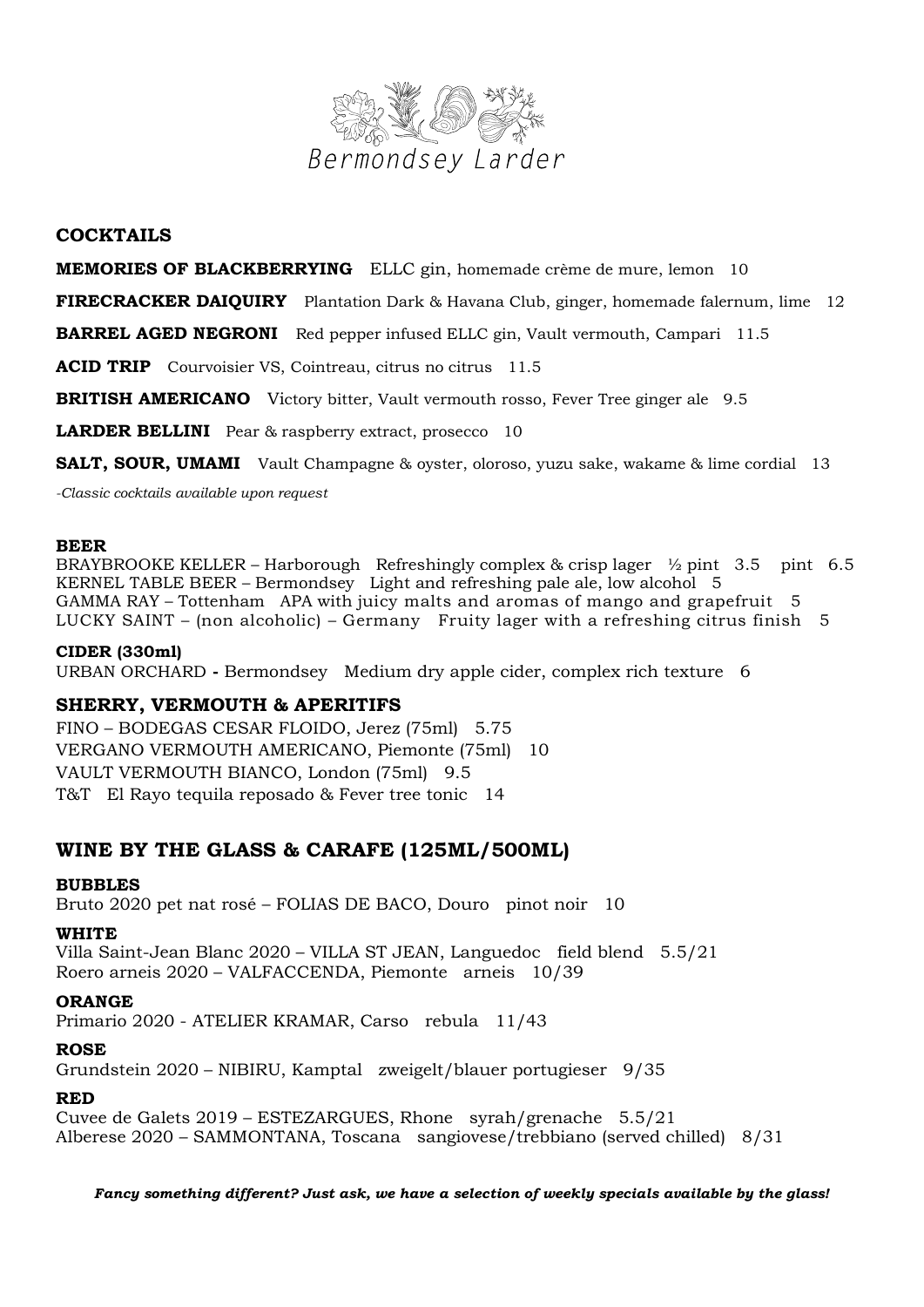## **WINE BY THE BOTTLE**

### **Bubbles: Sparkling wine & Champagne**

Prosecco Frizzante NV– BERNARDI, Veneto glera 29 Cascinaronchi Brut nature 2019 – QUARTICELLO, Emilia spergola 61 Potion Mama 2019 – COMPLÉMEN'TERRE, Loire melon bourgogne/folle blanche 61 Bruto 2021 pet nat rosé – FOLIAS DE BACO, Douro pinot noir 58 Blanc de Blanc 2017 – GUSBOURNE, Kent chardonnay 90 Moët & Chandon NV – Champagne pinot noir/chardonnay/meunier (MAGNUM) 300 Pet Nat Vol 2 2021 – FUCHS UND HASE, Kamptal müller thurgau/grüner veltiner 61

### **White**

### **FRESH, MINERAL, FRAGRANT**

Muscadet Sevre 2020 – DOMAINE DU VERGER, Loire melon de Bourgogne 34 Uivo 2020 - FOLIAS DE BACO, Douro moscatel galego 48 Antixiola Txakoli 2020 – ZUDUGARAI, Getaria hondarrabi zuri/hondarabbi beltza 42 Villa Saint-Jean Blanc 2020 – VILLA ST JEAN field blend 28 Grundstein 2020 – NIBIRU, Kamptal grüner veltiner 49.5 Pomagrana 2020 – LECTORES VINI, Conca de Barbera xarel-lo/macabeu 45

## **PERFUMED, HARMONIOUS, VIBRANT**

Riesling "B" 2018 – PIERRE FRICK, Alsace riesling 57 Cassiara 2018 – MONTEFORCHE, Veneto moscato/garganega 44 Tule 2020 - BAGLIO, Sicilia catarratto 28 Macabeu Brisat 2018 – TANCA ELS ULLS, Pendez…macabeu 43 Posca Bianca NV – ORSI/SAN VITO, Emilia Romagna pignoletto/alionza/albana/malvasia 54 Macon Loche 2019 – CELINE & LAURENT TRIPOZ, Bourgogne chardonnay 55 **TEXTURED, LIVELY, MOUTH-FILLING** Estate chardonnay Naciente 2018 – VIÑA FRAY LEÓN, Chile chardonnay 26.5 Roero arneis 2020 – VALFACCENDA, Piemonte arneis 55 Trebbiano d'Abruzzo 2019 -AMAROTTI, Abruzzo trebbiano 65 Chardonnay 2019 – FUMEY CHATELAIN, Arbois chardonnay 58 Silice Blanco 2020 – SILICE VITICULTORES, Galicia palomino/treixadura/albariño 62 Jurancon Sec 2019- LAPEYRE, South-West France gros manseng 41 Chablis 2018 1er Cru Montmains – DOMAINE L'ENCLOS, Chablis chardonnay 99

# **Orange**

Primario 2020 - ATELIER KRAMAR, Carso rebula 65 Oranžista 2019 – SLOBODNE, Slovakia pinot gris 61 Paski 2019 – CANTINA GIARDINO, Campania coda di volpe 73 Lustro 2019 – ABBAZIA SAN GIORGIO, Sicilia catarratto 89 Vitovska 2019 – SKERLJ, Carso vitovska 88 Madlieri 2020 – PHEASANT'S TEARS, Kakheti vardisperi rkatsiteli/kisi 45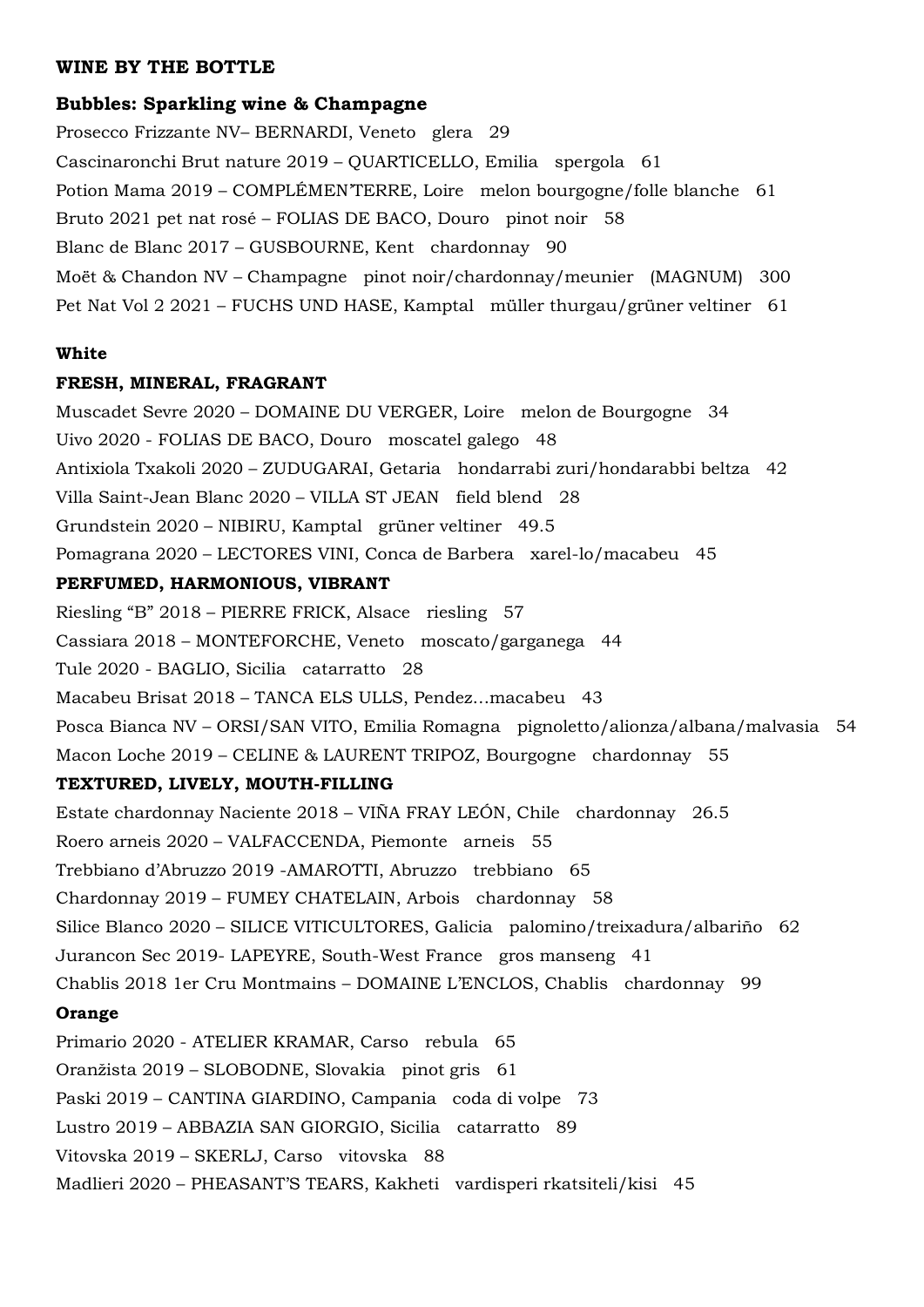# **Rose**

Vino rosato 2020 – CRISTIANO GUTTAROLO, Puglia primitivo 59 Elegance 2020 – CAPTDEVIELLE & GINTER, Provence syrah/grenache/ cinsault 29 Oniric rosat 2020 – ENTRE VINYES, Pendez garnacha/trepat 38 Escabeches 2018 – VILABELLA, Tarragona cartoixà vermel 50 Grundstein 2020- NIBIRU, Kamptal sweigelt/blauer portugieser 49.5

## **Red**

## **SLEEK, BRIGHT, INTENSE**

Cuvee de Galets 2020 - ESTEZARGUES, Rhone syrah/grenache 27.5 Joha 2019 – CRISTIANO GUTTAROLO, Puglia primitivo 58 Monastrell 2020 – PARAJES DEL VALLE, Jumilla monastrell 45 Nerocapitano 2020 – LAMORESCA, Sicilia frappato 63 Alberese 2021 – SAMMONTANA, Toscana sangiovese/trebbiano (served chilled) 45 **ELEGANT, GRACEFUL, COMPLEX** Moulin de Gassac 2020 – MAS DE DAUMAS GASSAC, Languedoc syrah/merlot 27 Pinot Nero 2019 – ISOLA AUGUSTA, Friuli pinot nero 43 Le Tandem Saumur 2019 –MELARIC, Loire cabernet franc/grolleau 46 Grundstein 2019 – NIBIRU, Kamptal blauer portugieser 49.5 Selene 2020 – TRICHARD & SOTHIER, Beaujolais gamay 57 Les Noces Alchimiques 2020 – VINCENT RUIZ, Rhone grenache 55 Pirouette 2020 – CHATEAU LES VIEUX MOULINS, Bordeaux merlot/cabernet sauvignon 44

# **DARK TONED, FLESHY, ENERGETIC**

Priorat classic 2019 – LECTORES VINI, Priorat grenache/carignan/syrah/mavabeu 62 Artù 2016 – FATTORIA SAN LORENZO, Marche montepulciano 46 Checchin 2018 – CHECCHIN, Argentina cabernet sauvignon 38 Aglianico 2014 – L'ARCHETIPO, Puglia aglianico 57 Tres Tinto 2020 – AZUL Y GARANZA, Navarra tempranillo/garnacha 34 Trebbiolo 2020 – LA STOPPA, Emilia Romagna barbera/bonarda 51 Chateau Musar Pere et Fils 2018 – HOCHAR, Bekaa Valley cinsault/grenache/cab. sauv 59

## **BAD BOYS**

*Sometimes you encounter wines that are just truly special. This is our selection:* Holy chapel 2018 – BRAND BROTHERS, Pfaltz. pinot blanc 70 El Bandito 2019 – TESTALONGA, South Africa chenin blanc 76 It's Müller time "Sanderstruck" 2020 – STAFFELTER HOF, Mosel müller thurgau 58 \*\*\* Chateau Musar 2015 – GASTON HOCAR, Bekaa Valley cab. sauv/ cinsault 83 Schieferberg 2018 – JOISEPH, Burgenland blaüfrankisch 95

Barolo Ravera 2017, G.D VAJRA, Piemonte nebbiolo 120

# **Sweet wine & Port (50ml)**